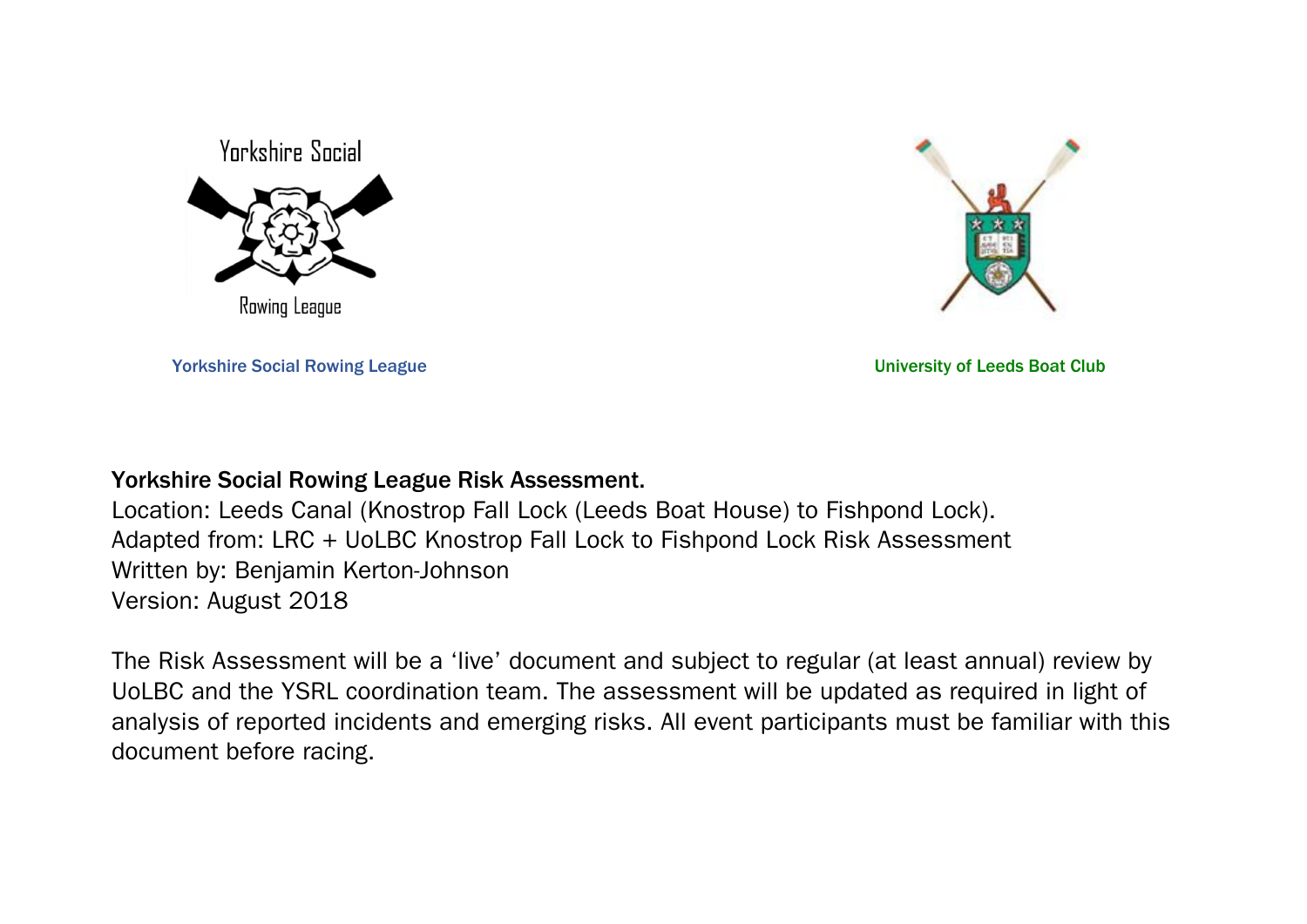| Hazard          | Description                                                                                                                                       | <b>Risk</b><br>Level | <b>Control Measures</b>                                                                                                                                                                                                                                                                                                                                                                                                                                                                                                                                                                                                                                      | Final<br><b>Risk</b> |
|-----------------|---------------------------------------------------------------------------------------------------------------------------------------------------|----------------------|--------------------------------------------------------------------------------------------------------------------------------------------------------------------------------------------------------------------------------------------------------------------------------------------------------------------------------------------------------------------------------------------------------------------------------------------------------------------------------------------------------------------------------------------------------------------------------------------------------------------------------------------------------------|----------------------|
| Primary Hazards |                                                                                                                                                   |                      |                                                                                                                                                                                                                                                                                                                                                                                                                                                                                                                                                                                                                                                              |                      |
| Water           | Water levels are subject to change<br>particularly after rainfall. Floodgates and<br>floodlocks are closed prior to expected high<br>water levels | M                    | Map of navigation available and all race<br>participants required to be familiar with it.<br>Circulation pattern published and adhered to. All<br>boats to keep to the right/ starboard side of the<br>canal (when facing direction of travel I.e `bow                                                                                                                                                                                                                                                                                                                                                                                                       |                      |
| Deep Water      | The water is deep in places and can be<br>expected to be greater than standing depth<br>particularly around the lock areas                        | M                    | side').<br>All boats to slow down before bends and overtaking<br>forbidden on bends<br>Club Safety Code reviewed and updated regularly.<br>All participants required to adhere to it and to<br>British Rowing `Row Safe' guidelines.<br>All participants and crews informed of potential<br>hazards and action to be taken in event of<br>accident.<br>All participants are required to be able to swim and<br>have undergone regular swim and capsize drills.<br>This is the responsibility of the club to which they<br>belong and not of UoLBC.<br>Throw lines available in the event of a person in<br>the water (carried by coaches). First Aid Kit and | L                    |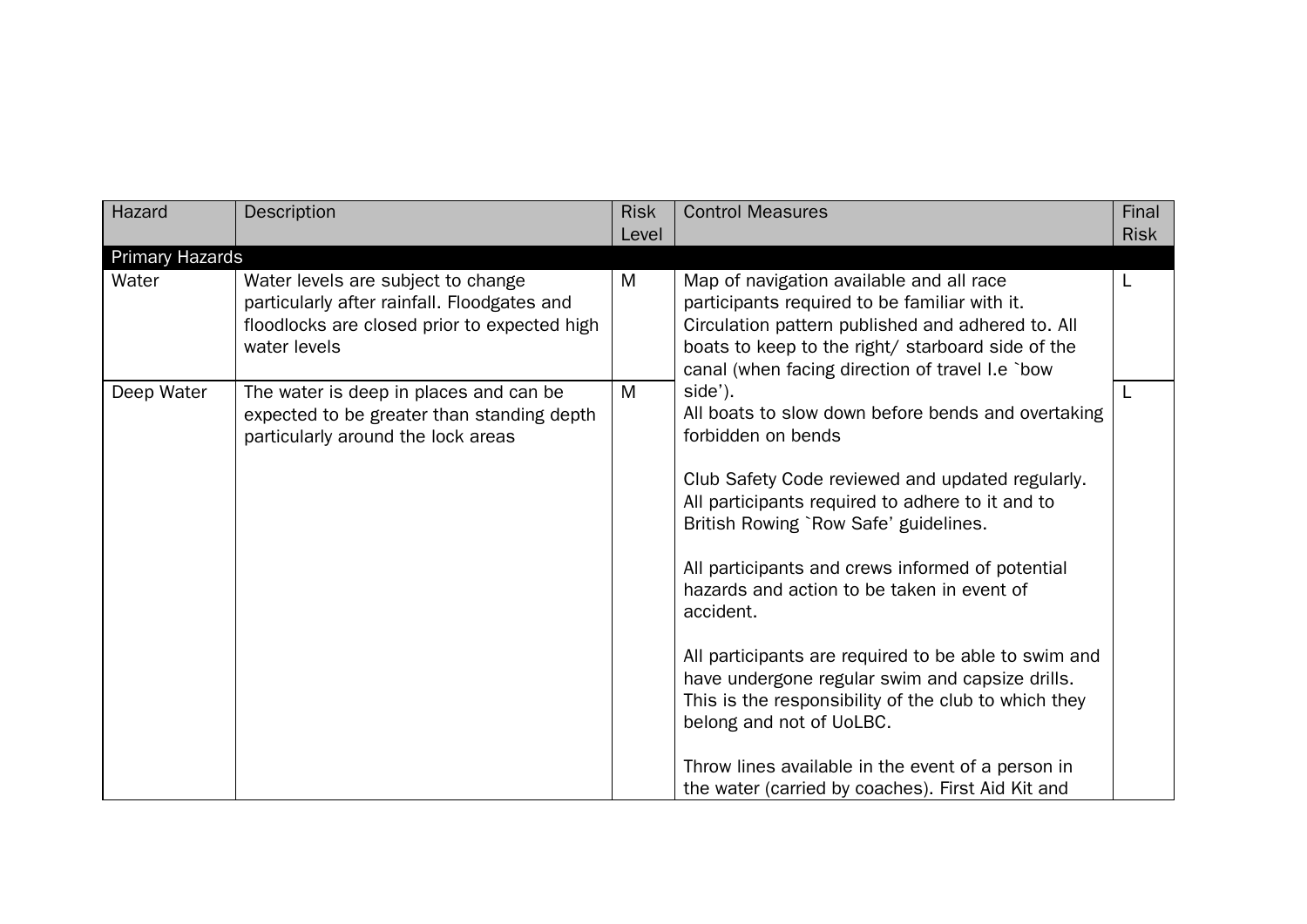|                   |                                                                                                                         |   | Rowing boats and safety launches not to be within<br>50m of the two locks and the overflow weir -<br>boundaries will be marked on the map of the<br>waterway at the boathouse as will bends and other<br>hazards.                                                                                                                |   |
|-------------------|-------------------------------------------------------------------------------------------------------------------------|---|----------------------------------------------------------------------------------------------------------------------------------------------------------------------------------------------------------------------------------------------------------------------------------------------------------------------------------|---|
| Pleasure<br>Craft | Pleasure craft use the waterway and create<br>wash and displace water. They should<br>observe a strict 6mph speed limit | H | All crews to be alert for pleasure craft and to be<br>aware of their limited manoeuvrability<br>Strict observance of the circulation pattern<br>Warning signs will be posted at each end of the<br>regatta course, requesting craft to travel at slow<br>speeds.<br>No racing shall commence when other crafts on the<br>course. | M |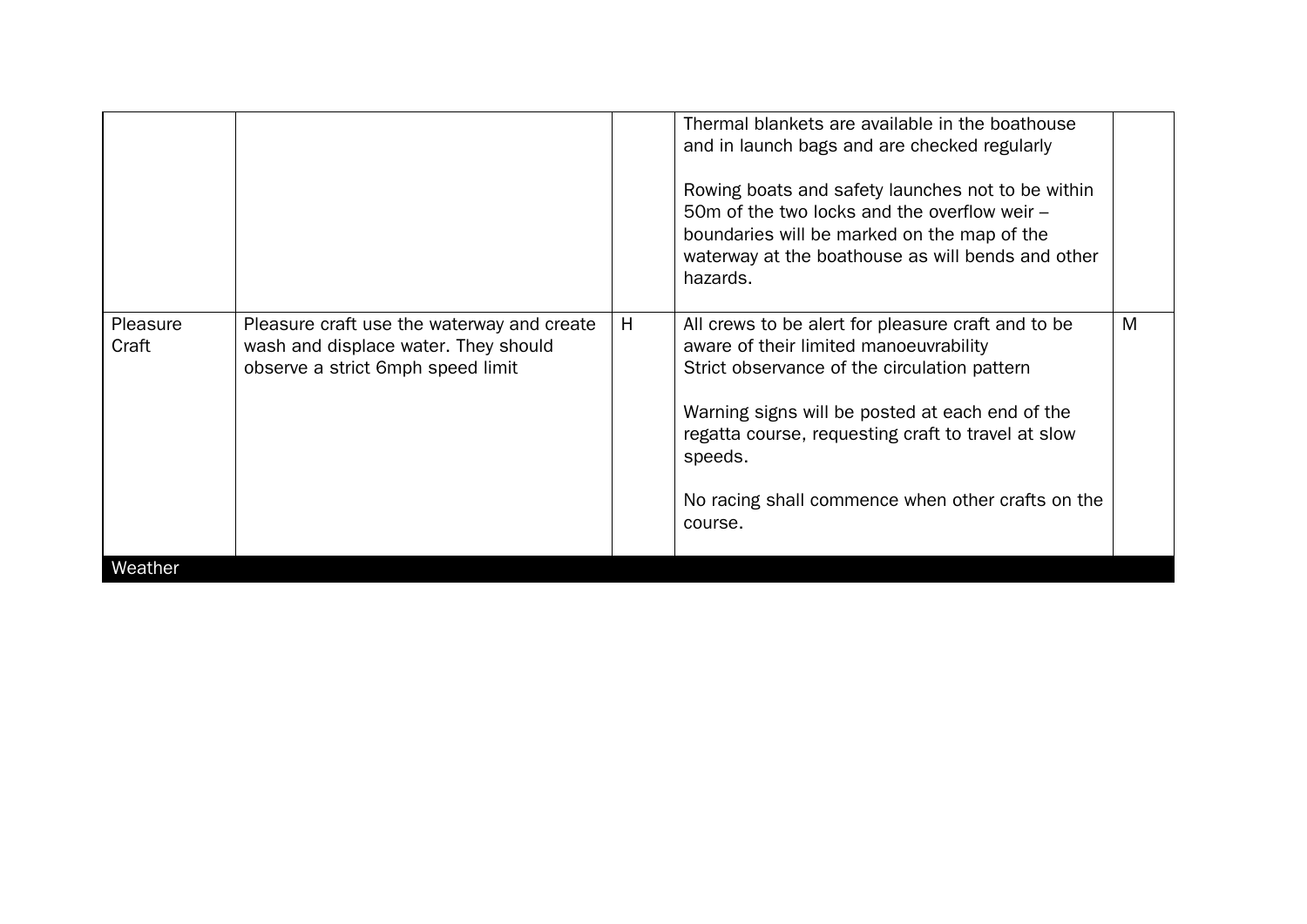| Temperature                 | Cold, Ice, Snow, cold may be exacerbated<br>by wind speed<br>Sun, Heat                                                             | H | UoLBC must carry out a risk assessment of<br>temperature and likely wind chill factor before all<br>outings and consult with crews.<br>Crews must wear appropriate clothing – see below<br>In inclement weather.<br>UoLBC will consider halting, restricting or<br>cancelling races if necessary.<br>In some weather conditions, it may be possible to<br>allow more experienced crews to race but restrict<br>those with less. This will be ultimately decided by<br>UoLBC.<br>The safety launch must be on the water throughout<br>race times regardless of weather conditions.<br>Crews must ensure they have water bottles<br>available on board and use sun block |   |
|-----------------------------|------------------------------------------------------------------------------------------------------------------------------------|---|------------------------------------------------------------------------------------------------------------------------------------------------------------------------------------------------------------------------------------------------------------------------------------------------------------------------------------------------------------------------------------------------------------------------------------------------------------------------------------------------------------------------------------------------------------------------------------------------------------------------------------------------------------------------|---|
| Wind                        | High winds may cause capsize if boats<br>become inundated with water, may increase<br>risk of collision by blowing boats of course | H | UoLBC must carry out a risk assessment of wind<br>speeds and will ban rowing if they believe rowing is<br>unsafe.                                                                                                                                                                                                                                                                                                                                                                                                                                                                                                                                                      | L |
| Electrical<br><b>Storms</b> | Canal is large stretch of open water – risk<br>of lightning strike.                                                                | M | 30/30 rule will be invoked. If thunder follows<br>lightning by less than 30 seconds then rowing will<br>be suspended and begin 30 minutes after last<br>such occurrence.                                                                                                                                                                                                                                                                                                                                                                                                                                                                                               | L |
| Light/<br>Visibility        | Rowing is unsafe in the dark<br>Fog can limit visibility increasing the risk of<br>collisions.                                     | H | Strict rules about the timing of outings. Racing will<br>only commence during the day when visibility is<br>suitable. This is to be decided by UoLBC.                                                                                                                                                                                                                                                                                                                                                                                                                                                                                                                  | L |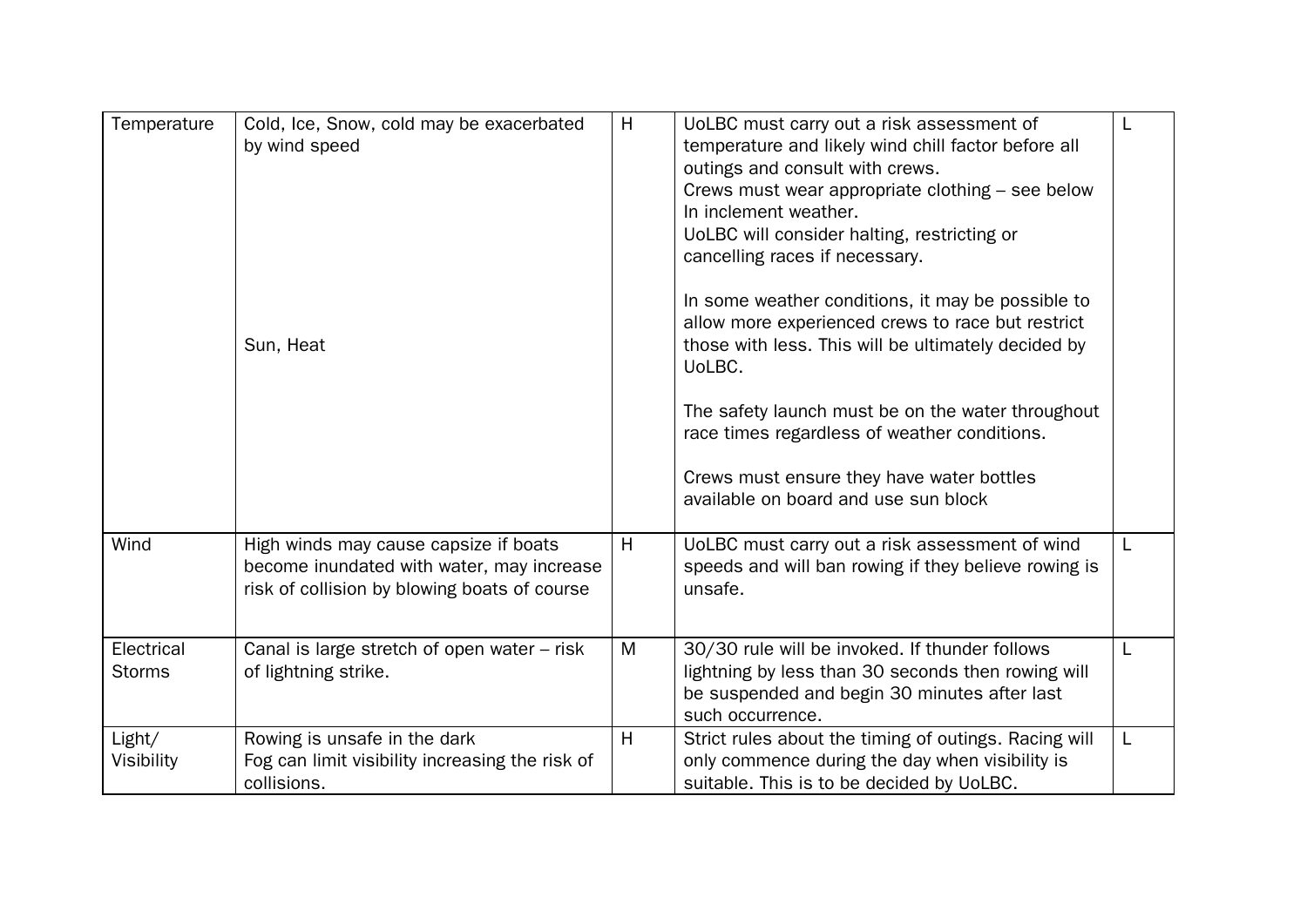|                                |                                                                                                                                 |   | Since there is no street lighting, racing may not<br>commence in the dark either early in the morning<br>before sunrise, or in the evenings after dusk -<br>under any circumstances.<br>When there is fog must be able to clearly see<br>250m ahead, at the new boathouse this is<br>approximately from the pontoon to bridge, if<br>visibility is less then will not boat.                                                                                                                                                                                                                                                                                                                                              |   |
|--------------------------------|---------------------------------------------------------------------------------------------------------------------------------|---|--------------------------------------------------------------------------------------------------------------------------------------------------------------------------------------------------------------------------------------------------------------------------------------------------------------------------------------------------------------------------------------------------------------------------------------------------------------------------------------------------------------------------------------------------------------------------------------------------------------------------------------------------------------------------------------------------------------------------|---|
| Rowing Activities<br>Collision | With other rowing boats<br>During race<br>With bank, buoys, fixed obstructions or<br>floating debris<br><b>With Stake Boats</b> | M | Basic competence of coxswains and steersmen.<br>Knowledge of navigation, map available with<br>hazards marked.<br>Strict adherence to circulation pattern.<br>Crews being overtaken must give way to faster<br>crews by moving to the right/ starboard side of the<br>canal (when facing direction of travel ie `bow side').<br>See actions for Capsize below.<br>All incidents must be reported and logged to<br>UoLBC.<br>Bow Balls must be present and secure<br>Rowing will be limited to sweep coxed fours and<br>eights.<br>Inexperienced crews must row with an experienced<br>COX.<br>All Stake boats to be secured in place at start.<br>Participants to be aware of navigation map and<br>circulation pattern. | L |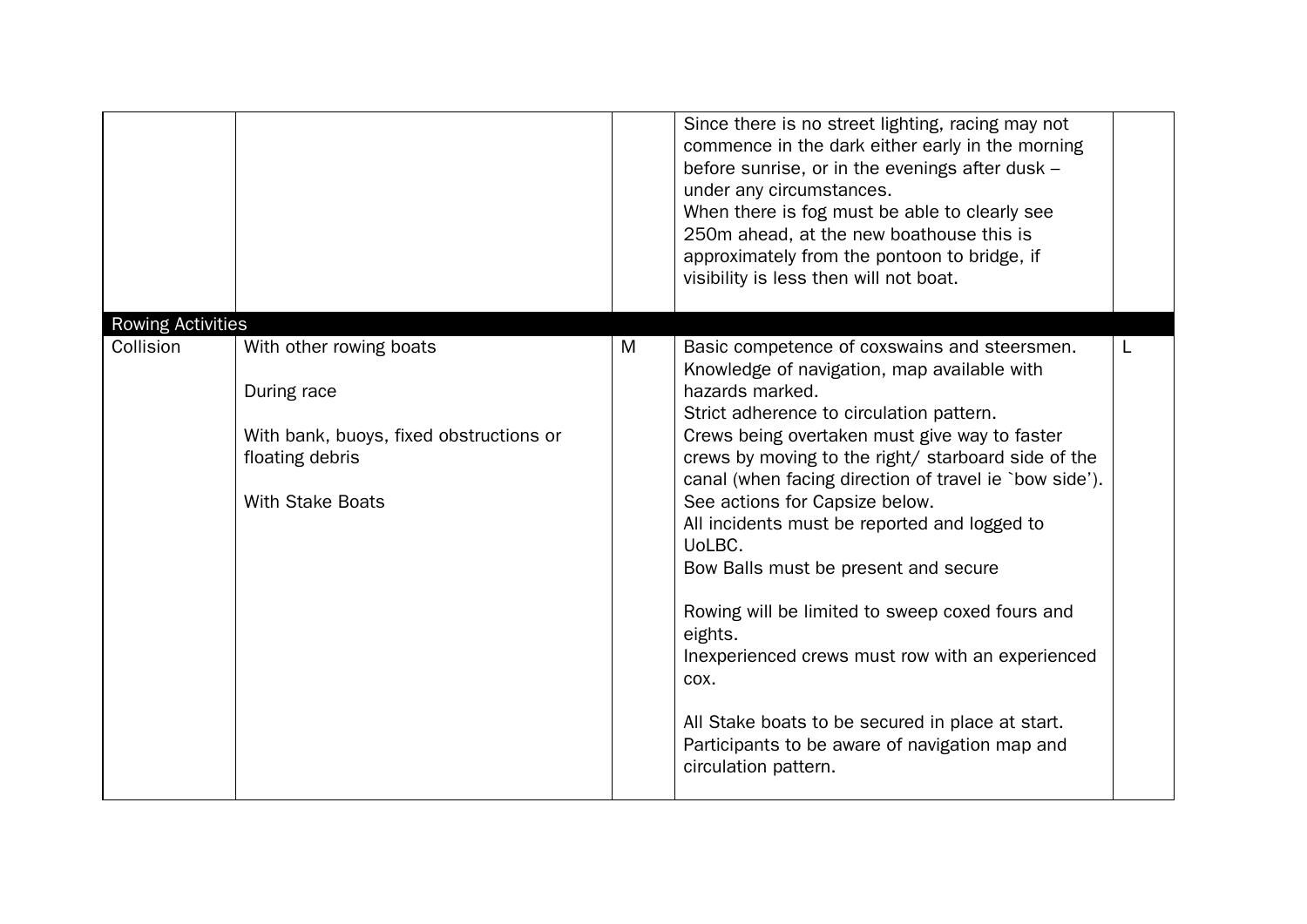|                                                  |                                                                                                                    |   | Boats must adhere to Marshall instruction after<br>racing and only turn when told safe to do so.<br>In event of collision, racing must stop and will<br>restart only upon inspection by the Marshals<br>present.<br>Marshall's will be placed with megaphones and<br>two-way radio systems at key points along the<br>course to minimize collision.<br>No crews will be permitted on the race lanes<br>unless racing.                              |  |
|--------------------------------------------------|--------------------------------------------------------------------------------------------------------------------|---|----------------------------------------------------------------------------------------------------------------------------------------------------------------------------------------------------------------------------------------------------------------------------------------------------------------------------------------------------------------------------------------------------------------------------------------------------|--|
| Congestion in<br><b>Boathouse</b><br>area        | Risk of collision as greatest concentration<br>of boats as crews go out and return - both<br>on land and on water. | H | Strict adherence to circulation pattern on water.<br>When not racing, boats must be put away.<br>Coxes in charge of boats on land<br>Ensure experienced coxes are with inexperienced<br>crews.<br>Ensure an adequate number of UoLBC land<br>marshals are present to control the running of the<br>boathouse.                                                                                                                                      |  |
| Boat capsize,<br>sinking or<br>boat<br>unrowable | Rowers and coxes in water, risk of shock<br>Hypothermia and drowning                                               | M | Safety code clear about what to do in event of<br>capsize – must stay with boat and swim with boat<br>to bank. Boats will normally remain buoyant.<br>Coxes required to wear lifejackets.<br>All race participants required to be able to swim<br>Shoe types allow quick escape from boat. Heel<br>restraints must be present and to regulation.<br>Marshals will carry throwlines, All coxes and<br>coaches to carry mobile phones. Lead Marshals |  |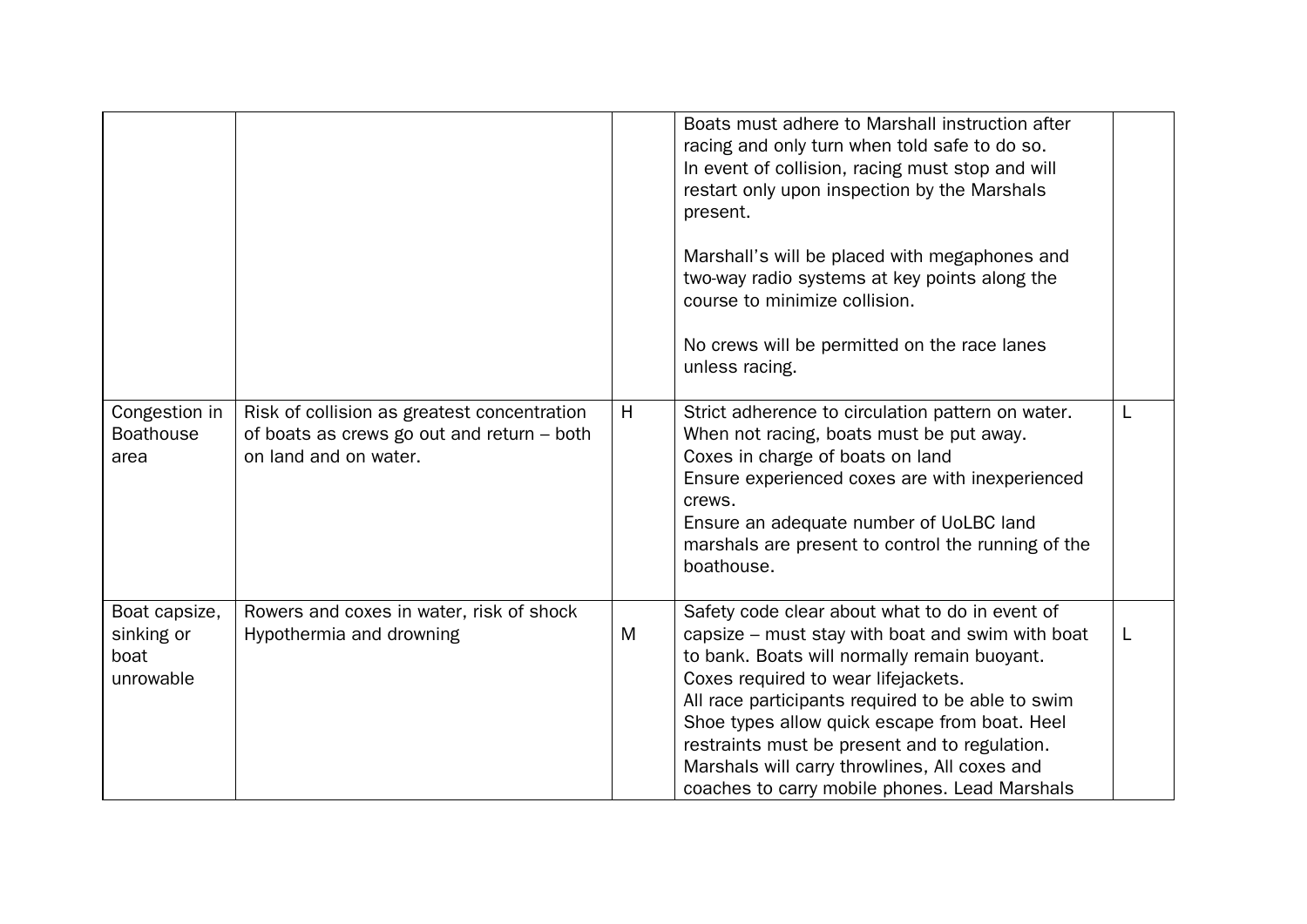|                    |                                                                              |   | with level 2 certificate to have a current first aid<br>qualification. UoLBC has a Safety Launch but it will<br>not always be in the right place. In the event of<br>capsize crews will follow standard safety procedure<br>and stay with the boat as it will float, but swim with<br>the boat to the bank. Marshals will be able to call<br>safety launch with walkie talkie/ mobile if required,<br>but may also be able to help crew leave water with<br>throwlines. Crew members may be able to help<br>themselves if this will be safest<br>Hatches must be present on boats to prevent<br>swamping, on older style boats without<br>compartments buoyancy bags must be inflated.<br>No Juniors are permitted to partake in YSRL.<br>No Sculling is permitted to participate in YSRL.<br>All incidents to be reported to UoLBC. |   |
|--------------------|------------------------------------------------------------------------------|---|--------------------------------------------------------------------------------------------------------------------------------------------------------------------------------------------------------------------------------------------------------------------------------------------------------------------------------------------------------------------------------------------------------------------------------------------------------------------------------------------------------------------------------------------------------------------------------------------------------------------------------------------------------------------------------------------------------------------------------------------------------------------------------------------------------------------------------------|---|
| Adaptive<br>Rowing | Where rowers with disabilities may have<br>individual needs to reduce risks. | M | All participating clubs must inform UoLBC of any<br>disability which may need to be adapted for<br>whether it be through equipment or coaching<br>communication.<br>Rowers within the LTA classification may row<br>inclusively within crew boats ensuring coaching<br>needs are met. Those with visual impairment must<br>be suitably guided around on land and water.<br>Rowers within the TA and AS classification must<br>use equipment that meets the FISA regulations.<br>To ensure safe rowing or people with disabilities a<br>BR trained classifier must indicate suitable<br>classification, preference to formally classify when<br>possible.                                                                                                                                                                             | L |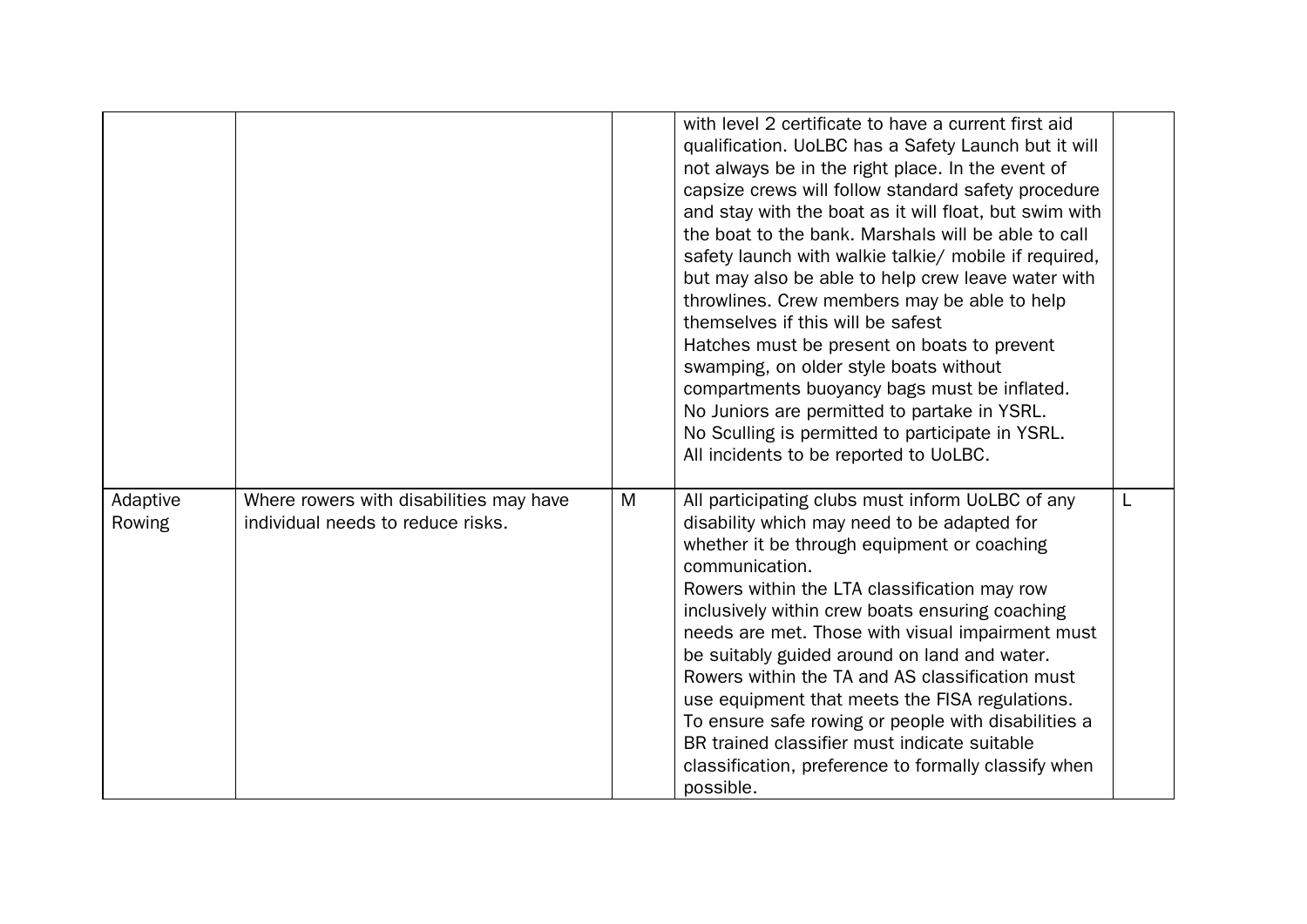| <b>Equipment Failure</b>                   |                                                                                                                                       |   | Be aware that for some boat types and disabilities<br>the boats may not move as fast so reduced wind<br>levels and flow rates must be considered.<br>Where getting into the boat requires transferring on<br>the floor a transfer surface must be used to reduce<br>risks from being on a cold and potentially wet floor.<br>Where rowers do not use all limbs, or have reduced<br>circulation, consider reducing session times/race<br>numbers when cold, they might not be aware<br>getting cold.                                                                                                       |   |
|--------------------------------------------|---------------------------------------------------------------------------------------------------------------------------------------|---|-----------------------------------------------------------------------------------------------------------------------------------------------------------------------------------------------------------------------------------------------------------------------------------------------------------------------------------------------------------------------------------------------------------------------------------------------------------------------------------------------------------------------------------------------------------------------------------------------------------|---|
| Inappropriate<br>/ Unsuitable<br>clothing  | Risk of hypothermia if cold, sunburn if hot<br>and potential problems if clothes catch on<br>equipment or on capsize.                 | M | Clubs and competitors are responsible for checking<br>that participants are adequately clothed for the<br>conditions and prevent those inadequately clothed<br>from rowing.<br>Multiple layers of light clothing are best for cold<br>weather.<br>Cover up to avoid sunburn in hot weather.<br>Avoid loose fitting clothes that could catch oars or<br>get stuck in the slide<br>Avoid bulky fleeces and quilted tops that can<br>absorb water and become very heavy when wet,<br>and clothes that restrict movement when rowing<br>like denim jeans or tops, and hoodies with front<br>pouches/ pockets. | L |
| Inappropriate<br>/ Unsuitable<br>equipment | Failure of equipment may lead to accidents<br>on the water or on land (if trestles<br>collapse).<br>Routine checklist should include: | M | All boats to be signed in and out for each<br>session/race. All boats to be checked before use<br>and any potential problems reported to UoLBC                                                                                                                                                                                                                                                                                                                                                                                                                                                            | L |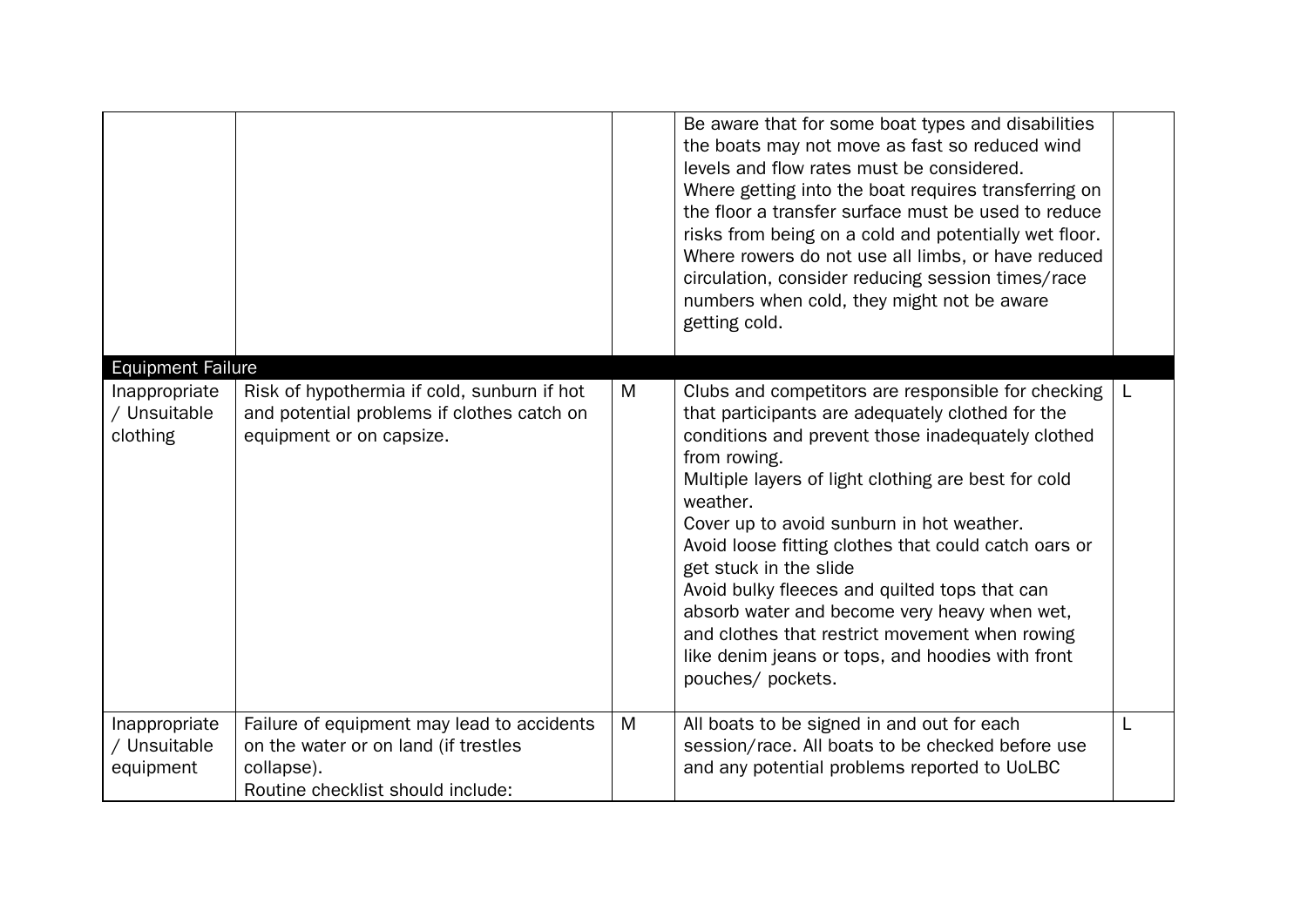|                                 | Cracked/ damaged hull<br><b>Bowball</b><br><b>Hatches</b><br>Heel restraints<br>Slides and seats<br>Riggers, topnuts, swivels and gates<br>Steering mechanisms<br>Collars on blades |   | before the boat is taken out. See checklist<br>opposite for basic minimum.<br>Any damage or equipment failure to be reported on<br>maintenance section of boat signing in /out log/.<br>Orange out of action tag to be affixed to any boat<br>judged unrowable.<br>All incidents to be reported to UoLBC. In case of<br>para-rowing within TA & AS classification strapping,<br>support and floats must be present and within FISA<br>regulation |              |
|---------------------------------|-------------------------------------------------------------------------------------------------------------------------------------------------------------------------------------|---|--------------------------------------------------------------------------------------------------------------------------------------------------------------------------------------------------------------------------------------------------------------------------------------------------------------------------------------------------------------------------------------------------------------------------------------------------|--------------|
| Safety<br>Launch<br>Failure     | Essential for crew rescue if<br>accident/incident                                                                                                                                   | M | Ensure launch bag is properly stocked (See BR<br>Row Safe guidance) and in launch.<br>Ensure pair of paddles in launch.<br>Petrol tank full and strapped into launch, not loose.                                                                                                                                                                                                                                                                 |              |
| <b>Within Event</b><br>Food and | Litter/waste can be hazardous.                                                                                                                                                      | L | Bags/Bins for litter will be provided and signposted                                                                                                                                                                                                                                                                                                                                                                                             | $\mathsf{L}$ |
| <b>Drink</b>                    | The attraction of wildlife<br>Potential trips and slips                                                                                                                             |   | accordingly throughout UoLBC. Participants have a<br>responsibility to to use these.                                                                                                                                                                                                                                                                                                                                                             |              |
|                                 | Create economical and environmental                                                                                                                                                 |   |                                                                                                                                                                                                                                                                                                                                                                                                                                                  |              |
|                                 | problems                                                                                                                                                                            |   | Strictly no litter to be thrown into the canal.                                                                                                                                                                                                                                                                                                                                                                                                  |              |
| Public<br>congestion<br>around  | Too many observers can create issues<br>when loading/unloading                                                                                                                      | L | Areas for the public to stand and observe will be<br>given on the site map. This must be strictly<br>followed.                                                                                                                                                                                                                                                                                                                                   | L            |
| boathouse                       | May restrict access in the event of a health                                                                                                                                        |   |                                                                                                                                                                                                                                                                                                                                                                                                                                                  |              |
|                                 | and safety incident                                                                                                                                                                 |   | Parking is only allowed in designated parking areas<br>provided by UoLBC. No responsibility is taken for                                                                                                                                                                                                                                                                                                                                         |              |
|                                 | Parking access to public                                                                                                                                                            |   | vehicles parked both in the car park or on Thwaite<br>Lane.                                                                                                                                                                                                                                                                                                                                                                                      |              |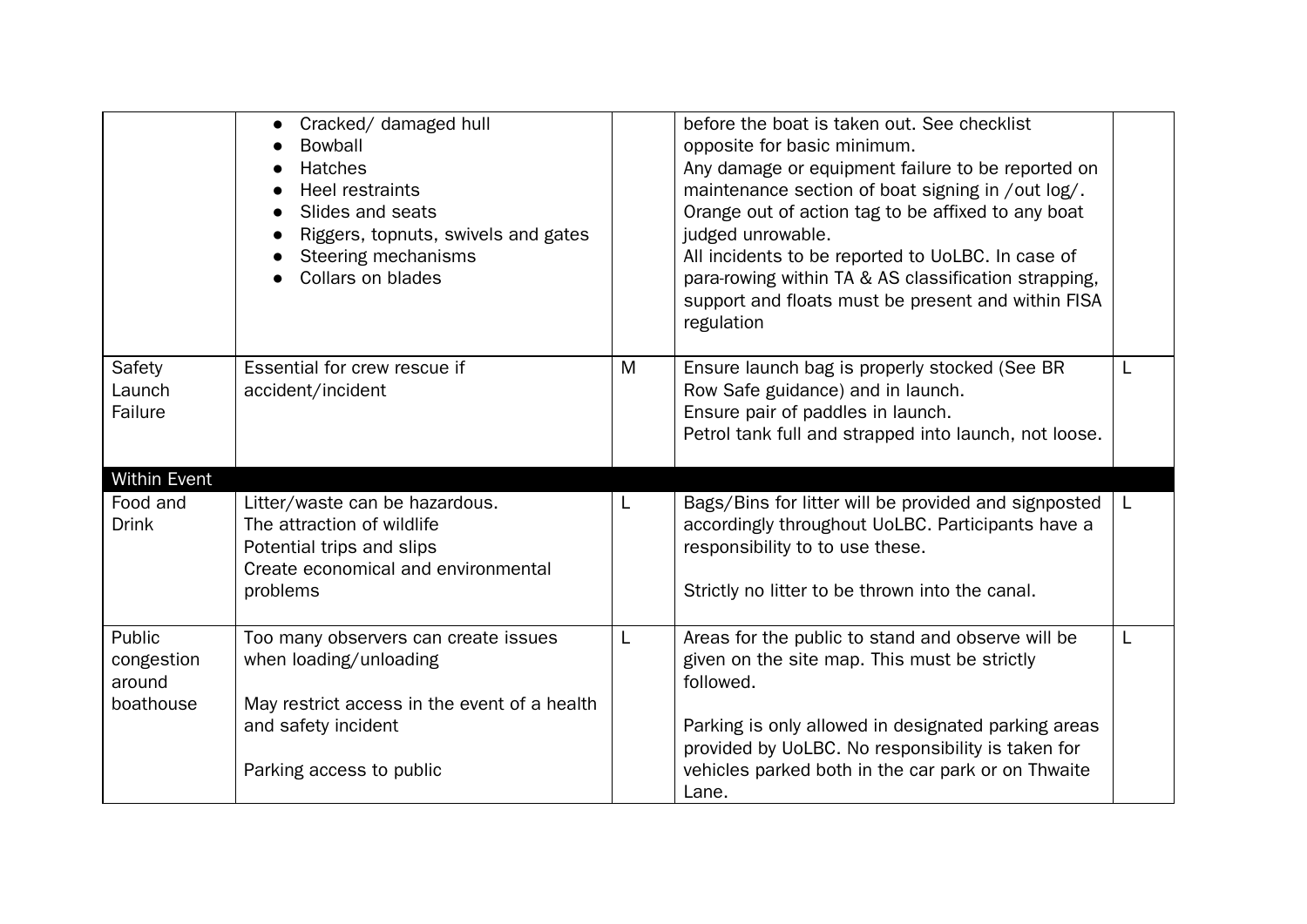|                                    |                                                                                                                                                                             |   | It is the responsibility of UoLBC to make these<br>areas available.                                                                                                                                                                                                                                                                 |   |
|------------------------------------|-----------------------------------------------------------------------------------------------------------------------------------------------------------------------------|---|-------------------------------------------------------------------------------------------------------------------------------------------------------------------------------------------------------------------------------------------------------------------------------------------------------------------------------------|---|
| Event<br><b>Barbeque</b>           | Burns and cuts<br>Trips and Slips<br>Dietary issues<br>Hygiene                                                                                                              | M | The designated cooking area will be set aside from<br>unloading/loading and only members of UoLBC are<br>permitted to cook and handle the food.<br>The correct equipment must be used and a Food<br>Hygiene Certificate provided where necessary.<br>Those handling food must wash hands before and<br>after.<br>First Aid on site. | L |
| Marque and<br>tented<br>structures | Wind Damage<br><b>Structural Failure</b>                                                                                                                                    | L | Structures only to be erected by those who are<br>trained. To be checked upon erection<br>Structures only to be erected when weather<br>permits. To be decided and agreed by UoLBC.                                                                                                                                                 | L |
| The Water Environment<br>Weirs     | There is an overflow weir on canal just<br>upstream from Fishpond Lock, protected by<br>a weir boom to prevent access by vessels                                            | M | See mitigation for Water/Deep Water above.                                                                                                                                                                                                                                                                                          |   |
| Vegetation                         | In places vegetation may overhang the<br>canal, restrict access and egress from the<br>canal and restrict sight lines. This is a<br>particular problem in the summer months | L | Coxes and Crews to be alert to this possible<br>navigation hazard and report and incidents to<br>UoLBC for dissemination to all participants.                                                                                                                                                                                       | L |
| Limited sight<br>lines             | In places sight lines can be restricted<br>particularly at bridges and close to bends<br>and moorings                                                                       | M | See plan of navigation. Crews required to<br>familiarise themselves with plan and adhere to<br>circulation pattern.                                                                                                                                                                                                                 | L |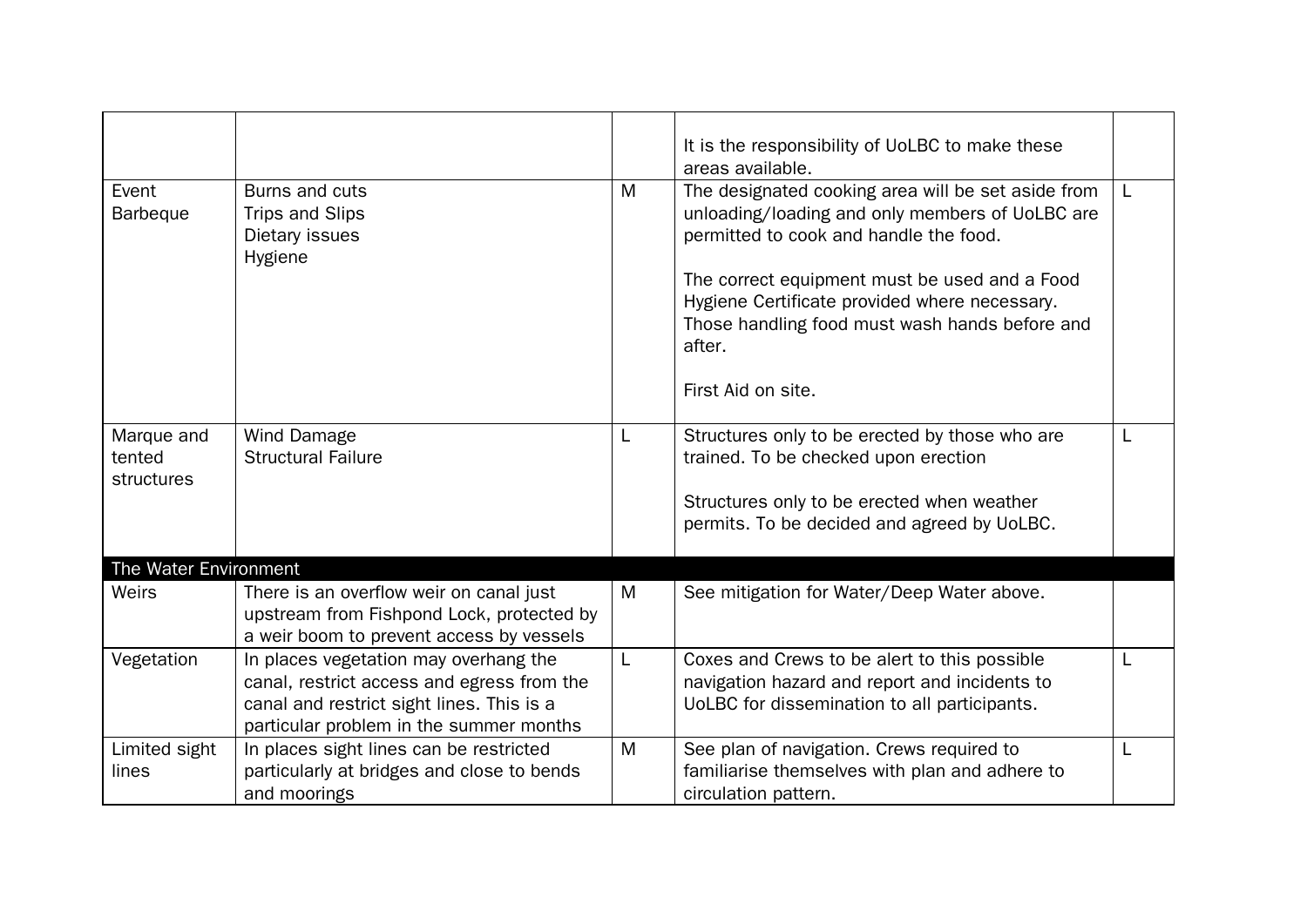| <b>Fixed</b><br><b>Structures</b> | Bridges, Locks or protruding walls can be a<br>hazard that leads to collision.                                                                                                                                                                                                                                                                                                                                                                                                                                                                             | M | All steers persons aware of navigation and fixed<br>hazards on the water.                                                                                                                                                                                                                                                                                                                                                                                                                                                                                                                                    |   |
|-----------------------------------|------------------------------------------------------------------------------------------------------------------------------------------------------------------------------------------------------------------------------------------------------------------------------------------------------------------------------------------------------------------------------------------------------------------------------------------------------------------------------------------------------------------------------------------------------------|---|--------------------------------------------------------------------------------------------------------------------------------------------------------------------------------------------------------------------------------------------------------------------------------------------------------------------------------------------------------------------------------------------------------------------------------------------------------------------------------------------------------------------------------------------------------------------------------------------------------------|---|
| Wildlife                          | Water is a habitat for swans/geese and<br>other wildlife<br>May stray onto course resulting in<br>collisions/damage                                                                                                                                                                                                                                                                                                                                                                                                                                        | L | Duty of the Marshals present to ensure that the<br>race course is clear before each race commences                                                                                                                                                                                                                                                                                                                                                                                                                                                                                                           | L |
| <b>Other Water Users</b>          |                                                                                                                                                                                                                                                                                                                                                                                                                                                                                                                                                            |   |                                                                                                                                                                                                                                                                                                                                                                                                                                                                                                                                                                                                              |   |
| <b>Freight Traffic</b>            | Freight vessels require deep water<br>particularly when loaded and will therefore<br>remain in the deep channel and may be<br>unable to pass other canal users port to<br>port.<br>Freight vessels create a large bow wave<br>and wash. Water displacement will be much<br>greater than standard leisure vessels and<br>will affect other craft.<br>Freight craft generally operate between<br>06:00 - 21:00 Monday to Friday and<br>06:00-12:00 Saturday but can operate at<br>other times day or night by prior<br>arrangement with Canal & River Trust. | M | All crews to be alert for freight craft and to be<br>aware of their limited manoeuvrability and the<br>possibility that they may not be able to keep to one<br>side of the canal.<br>Strict observance of the circulation pattern.<br>All freight vessels contact Canal & River Trust to<br>book passage usually with 12 to 24 hrs notice.<br>Canal & River Trust N.E. Admin team will provide<br>details of freight passage times to LRC/UoLBC and<br>if necessary rowing will be curtailed.<br>All freight vessels can be contacted on marine<br>band VHF radio on channel 74 when on the canal<br>system. | M |
| Other manual                      | Other manual powered craft such as kayaks                                                                                                                                                                                                                                                                                                                                                                                                                                                                                                                  | M | Must be vigilant on sticking to the circulation                                                                                                                                                                                                                                                                                                                                                                                                                                                                                                                                                              | L |
| powered craft                     | maybe present on the canal and could be a<br>hazard                                                                                                                                                                                                                                                                                                                                                                                                                                                                                                        |   | pattern and aware that some water users maybe in<br>smaller boats and harder to see.                                                                                                                                                                                                                                                                                                                                                                                                                                                                                                                         |   |
| Fishermen                         | Fisherman may be hard to see on the bank<br>and have lines out into the water which<br>blades can get caught on.                                                                                                                                                                                                                                                                                                                                                                                                                                           | L | Keep a look-out on the banks for fishermen. If<br>fishermen are seen move closer to the middle of<br>the canal whilst being aware for other water users<br>and following circulation.                                                                                                                                                                                                                                                                                                                                                                                                                        | L |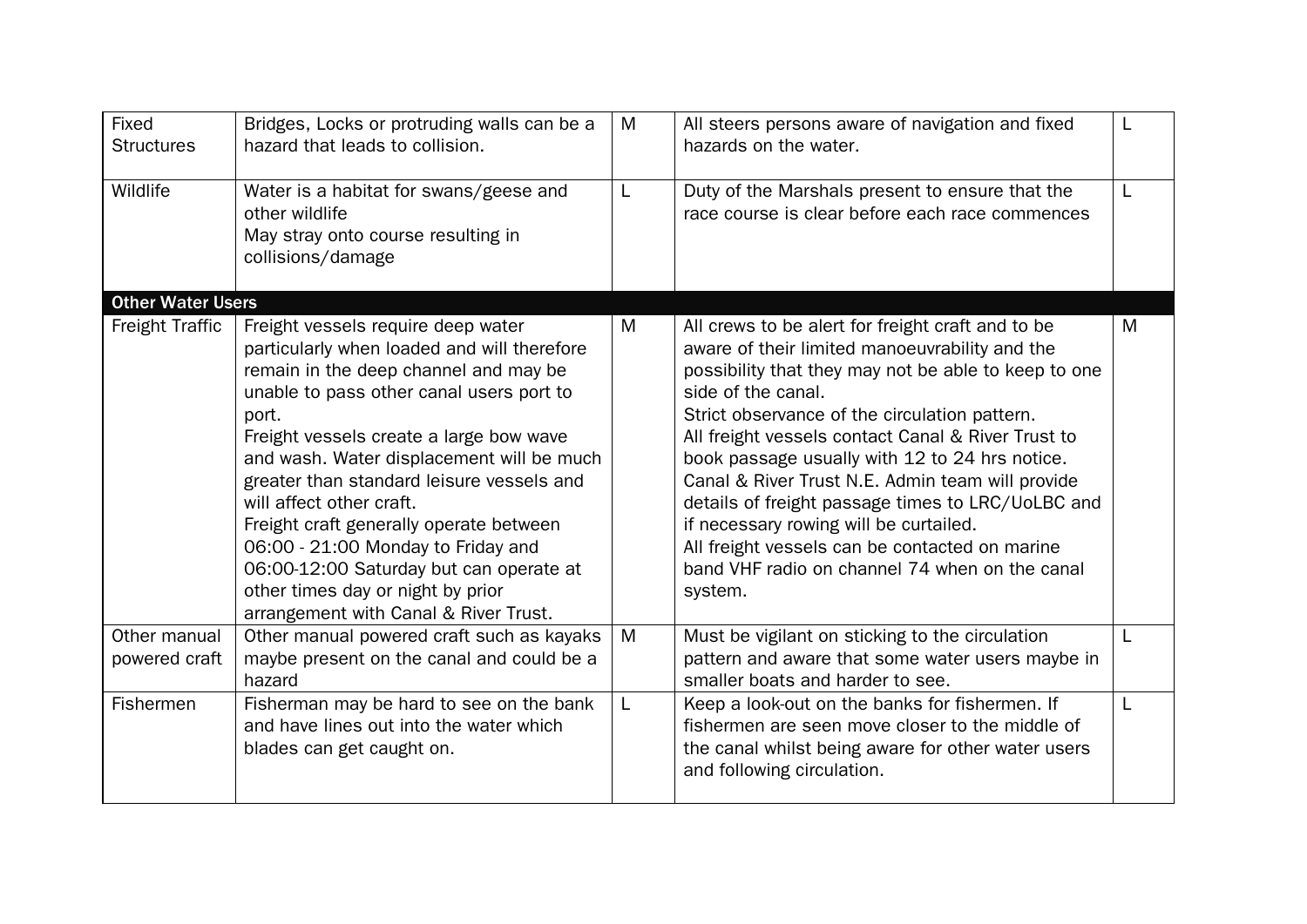|                                                          |                                                                                                   |   | Warning signs will be posted at each end of the<br>regatta course, informing the public about the race.                                                                                                                                                                                                                                                                                                                                                                                                                                                                                                                                                                                                                  |   |
|----------------------------------------------------------|---------------------------------------------------------------------------------------------------|---|--------------------------------------------------------------------------------------------------------------------------------------------------------------------------------------------------------------------------------------------------------------------------------------------------------------------------------------------------------------------------------------------------------------------------------------------------------------------------------------------------------------------------------------------------------------------------------------------------------------------------------------------------------------------------------------------------------------------------|---|
| <b>Health</b><br><b>Biological</b><br>Contaminatio<br>n. | Leptospirosis other waterborne pathogens<br>and contaminated needles may be present.<br>Avian Flu | M | Cover all wounds with waterproof dressings<br>Wash any new cuts, broken blisters with clean<br>water<br>Wear suitable footwear when launching boats<br>Avoid contact with river/ canal water, mud etc.,<br>especially swallowing and in the mouth, nose and<br>eyes<br>Do not splash face or boats fittings with river water<br>Wash/shower after race/capsize<br>Wash hands before handling food and drink<br>Wash damp kit immediately<br>Swans will be removed from the pontoon and any<br>waste will be removed/cleared prior to the event<br>starting.<br>Weil's disease (Leptospirosis) is rare but serious.<br>The first stages are flu-like symptoms in 2 to 20<br>days: if these appear, report to your doctor. |   |
| Medical<br>Emergency                                     | Urgent and/or major treatment required                                                            | M | Procedure for calling Emergency Services in place<br>and known by all coaches and crews and set out<br>on Club Safety Notice Board. All Coaches trained in<br>basic CPR. First Aid Kit and Defibrillator at<br>boathouse. See Safety Notice Board.<br>Safety Launch to be deployed if needed.                                                                                                                                                                                                                                                                                                                                                                                                                            | L |
| Illness or<br>injury                                     | Treatment required, Possible emergency                                                            | M | Procedure for calling Emergency Services in place<br>and known by all coaches and crews and set out                                                                                                                                                                                                                                                                                                                                                                                                                                                                                                                                                                                                                      | L |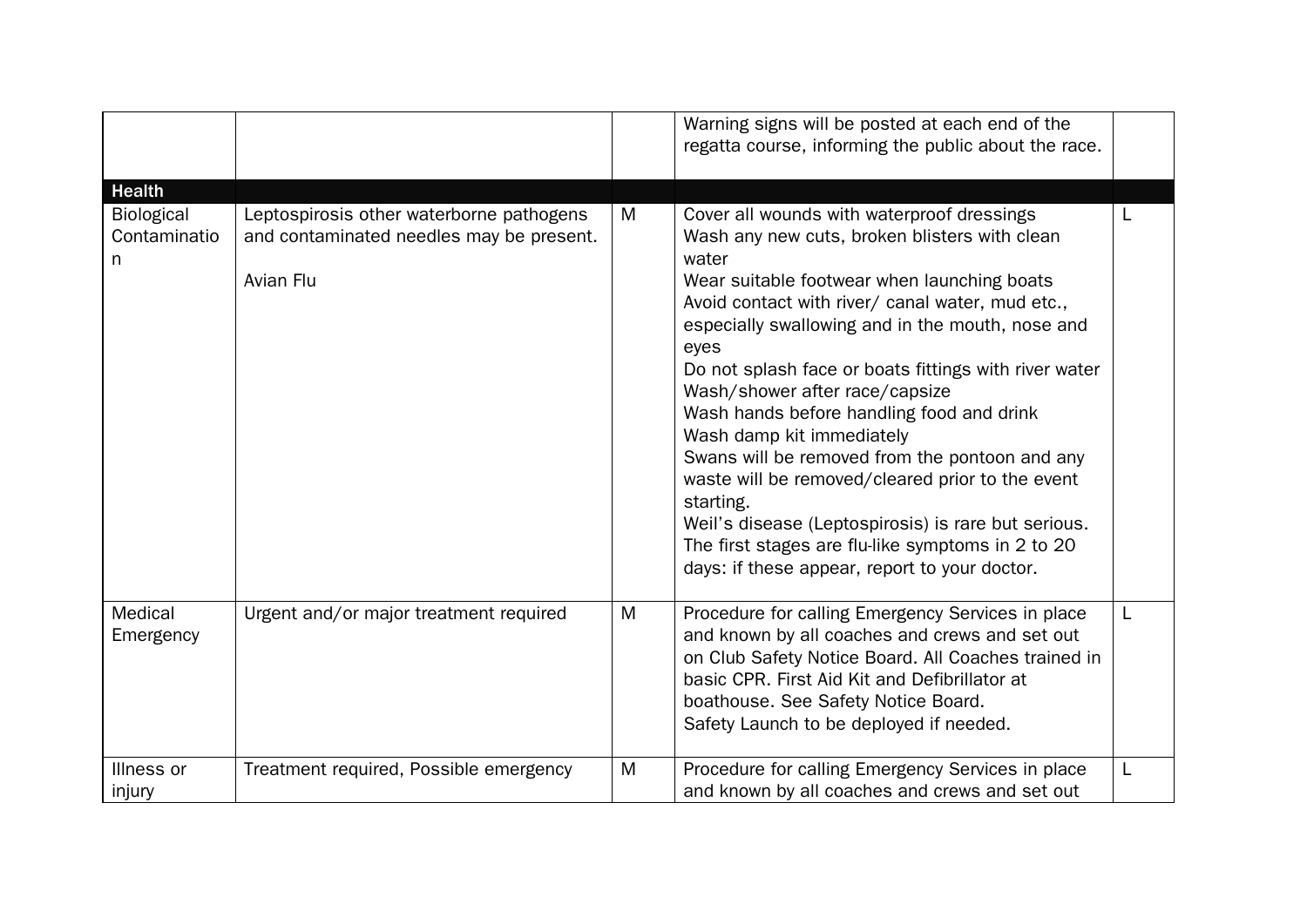|                                 |                                                                                                                       |   | on Club Safety Notice Board. All Coaches trained in<br>basic CPR. First Aid Kit at boathouse. See Safety<br>Notice Board<br>Safety Launch will be available but see comment<br>about capsize above.<br>Declaration of relevant existing illness a<br>requirement of membership and coaches informed,<br>with consent of rower. |   |
|---------------------------------|-----------------------------------------------------------------------------------------------------------------------|---|--------------------------------------------------------------------------------------------------------------------------------------------------------------------------------------------------------------------------------------------------------------------------------------------------------------------------------|---|
| <b>Land Based Hazards</b>       |                                                                                                                       |   |                                                                                                                                                                                                                                                                                                                                |   |
| Slips Trips &<br>Falls          | Pontoons and launching areas may be wet.                                                                              | H | All crew members instructed in safe handling of<br>boats. Coxes in charge of coxed boats.<br>No uncoxed boats permitted. Throwlines available<br>in case of fall into water. First Aid Kit available.                                                                                                                          | M |
|                                 | The canal banks in places are steep and<br>uneven, access may be difficult.                                           |   | Coaches instructed not to approach too close to<br>edge of bank.                                                                                                                                                                                                                                                               | L |
| Petrol                          | In portable metal tanks for safety launch -<br>risk of fire                                                           | L | Petrol tank strapped to floor of launch when in use<br>and in locked metal cabinet when not in use.                                                                                                                                                                                                                            | L |
| Anti Social<br><b>Behaviour</b> | Anti-social behaviour may be experienced at<br>various locations along the river, canal and<br>associated structures. | M | Coaches and coxes to be alert and aware. All<br>incidents to be reported to UoLBC.<br>Call police or community liaison officer if required                                                                                                                                                                                     | L |
| <b>Falling</b><br>Objects       | Objects can be dropped or thrown from<br>bridges                                                                      | M | Coaches and coxes to be alert and aware. All<br>incidents to be reported to UoLBC.<br>Call police or community liaison officer if required                                                                                                                                                                                     |   |
| Dogs in water                   | May cause accident/ collision/ capsize                                                                                | L | Notice to public to keep dogs on lead in boathouse<br>area.                                                                                                                                                                                                                                                                    | L |
| Other users<br>on canal side    | Various people use the navigation paths<br>and bridges including walkers, runners,<br>cyclists and anglers            | L | Access to boat launching areas around boathouse<br>restricted with members of public not allowed.<br>Coaches cycling along towpath warned to be aware<br>of potential risk to other users.                                                                                                                                     | L |